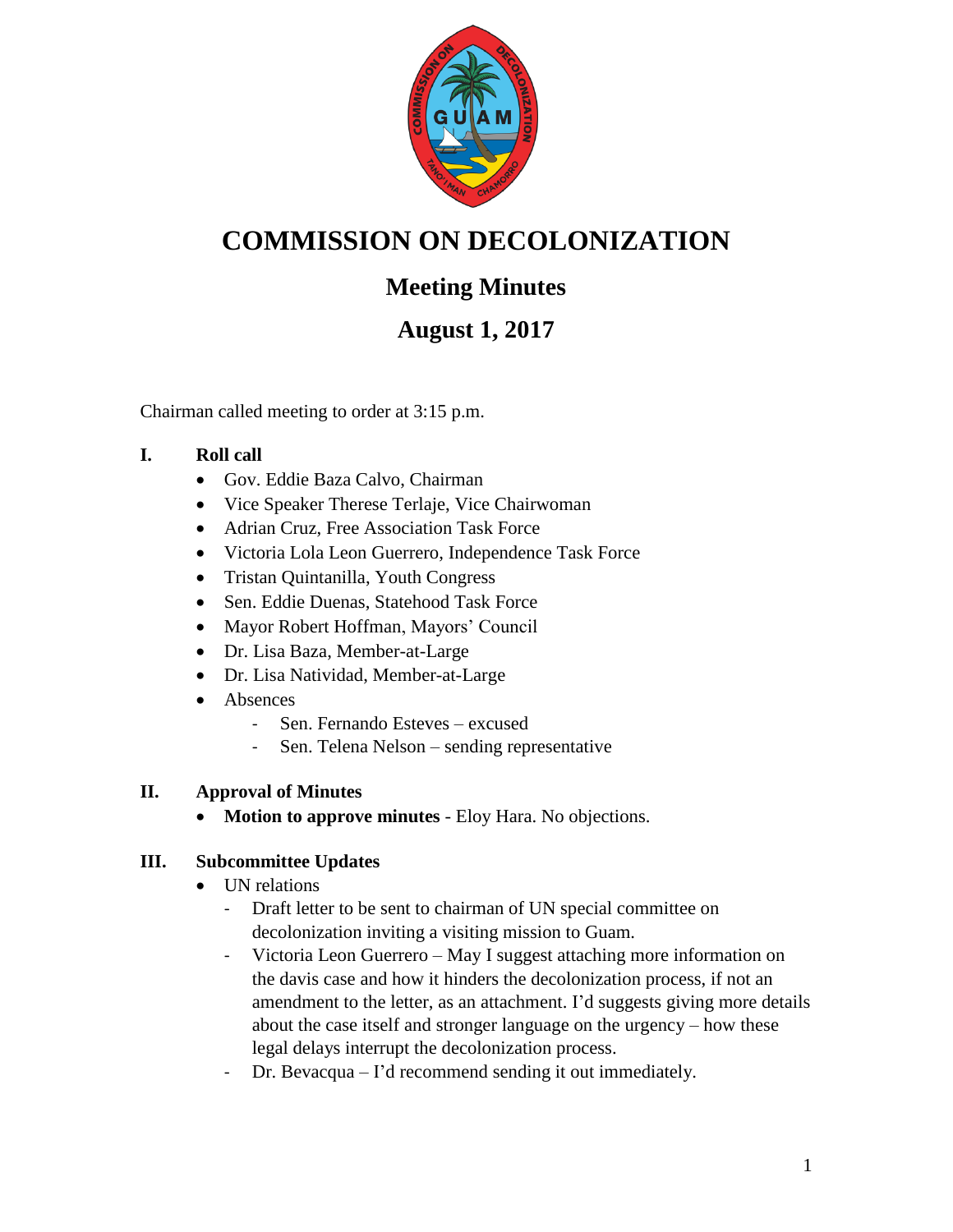

- Chair I recommend we send this letter out and let them know we will be sending subsequent information.
- Dr. Bevacqua The people who would have to read it have to put together a working paper for Guam. They would already have some knowledge. I'd suggest we send it immediately. We need to get it into the pipeline. You could attach the executive director's paper from the last UN regional seminar.
- Dr. Natividad Or the judgment from the case
- Chair Let's generally agree it would be: court ruling, executive director's and attorney general's statements.
- Vice Chair Is this approved by the Special Committee? The resolution concerning Guam.
- Oyaol Ngirairikl This is a draft resolution which will be enacted in October.
- Vice Chair maybe we can say that for the past so many years we can say that they've adopted this resolution? I'd like this sentence to show that this resolution concerning Guam has been adopted in several sessions, establish a history.
- Dr. Natividad- This is addressed to the special committee, so they are very aware, even more than we are here.
- Dr. Bevacqua The resolution hasn't been changed in many years hasn't contained info on militarization, so we want to send this out as soon as possible.
- Adrian Cruz– I think they're going to have a reshuffle of their subcommittee. If the seat at the head of the subcommittee changes, it may ruin? If a less favorable country gets a seat at the head of the subcommittee, it could ruin our chances.
- Dr. Natividad **Motion to accept letter with attachments**. No objection. Signed by Governor.
- Self-Governance Study
	- Oyaol Ngirairikl Just to wrap up, UN Relations subcommittee meeting will be held august 10, and reminder will be sent out to all members
	- Chair As a reminder, I'm really trying to be able to go. It's very important
	- Victoria Leon Guerrero As Dr. Bevacqua said, strong language was used. It would reaffirm their language as well as the letter we are sending
	- Oyaol Ngirairikl We haven't gotten confirmation on the dates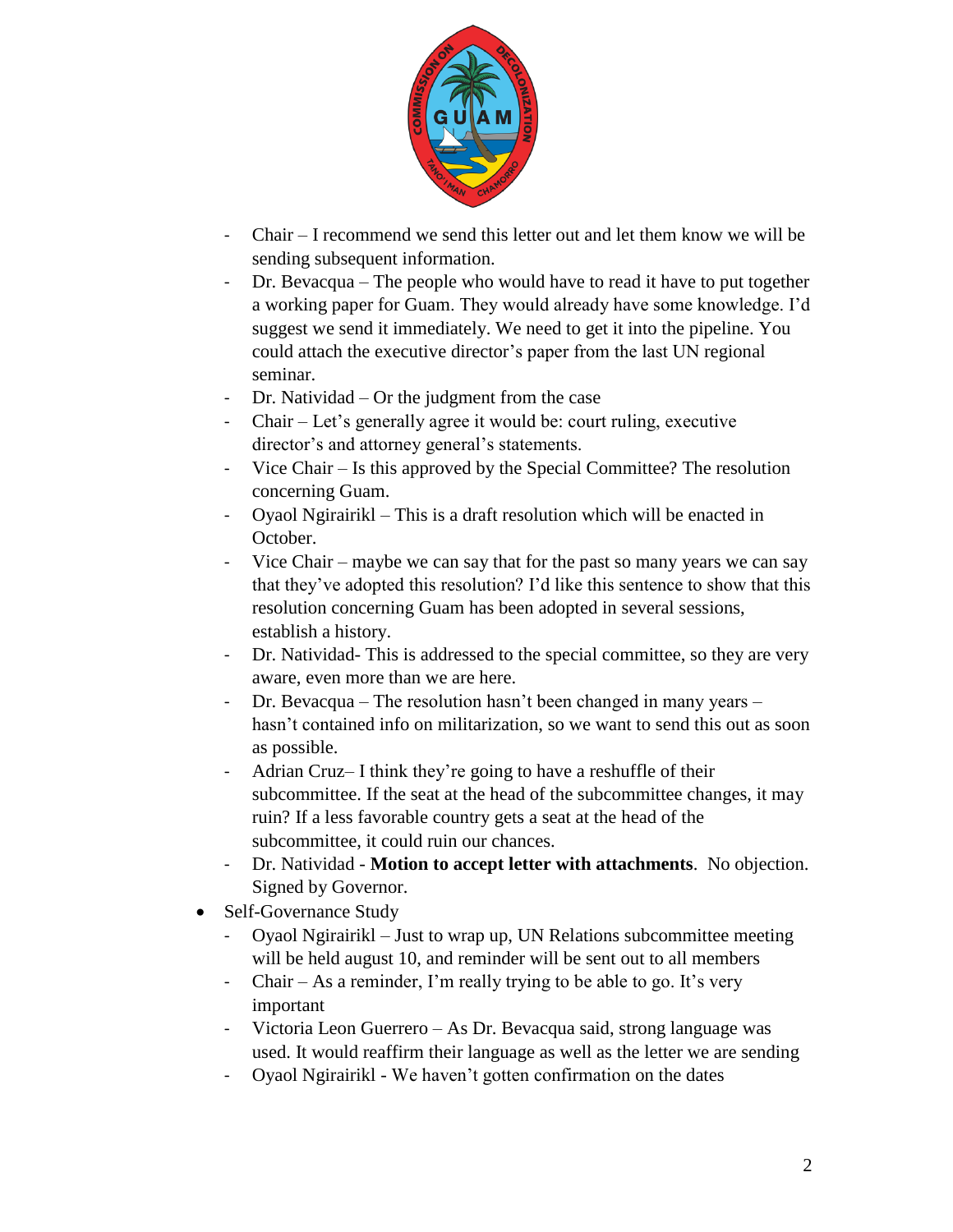

- Chair I'm tentatively saying yes to going. I'll work to be there to make the official presentation.
- Vice Chair I say we attach the resolution itself as well. So people would know where it came from. **Motion to attach the most recent resolution by the United Nations committee so that the people of Guam can have**  it ready. No objection, so moved.
- Oyaol Ngirairikl Regarding the self-governance study The subcommittee members reviewed the scope of work. Further discussion is needed, so we will table that and get an update next meeting. The next subcommittee meeting is August 10. Reminders will be sent out to everyone and members of the media.
- Dr. Baza I'd like to just make sure we are following open government law.
- Oyaol Ngirairikl Yes, we are giving proper notices.
- Chair– we also have working groups where no voting is done. We don't even come close to polling. We are all abiding by the rules
- DOE Curriculum Framework
	- Oyaol Ngirairikl At the last subcommittee meeting, Deputy Superintendent Joe Sanchez presented long term draft curriculum framework. After discussion during the meeting, there was a request to have a working session to discuss the details on the framework, including a short-term plan. During the working session, the need for a curriculum writer was discussed.
	- Dr. Natividad We felt in the discussion, the scope of work was beyond what we would be able to accomplish. We were hoping to recommend to this body here that some of our residual funds could go toward a curriculum writer and we would outsource that function.
	- Dr. Bevacqua part of the reason is that there exists significant amt of resources for high school but little to none for elementary and middle school. There were people from curriculum department who shared some things from the Haleta series. It wouldn't just be repackaging. We really needed someone to make sure these concepts match the certain levels they would be for. There was a mandate for DOE to undertake this curriculum.
	- Adrian Cruz was there a ballpark figure?
	- Dr. Bevacqua According to Joe Sanchez, it would be of low cost as it is just enhancement of existing curriculum as opposed to overtaking the entire thing.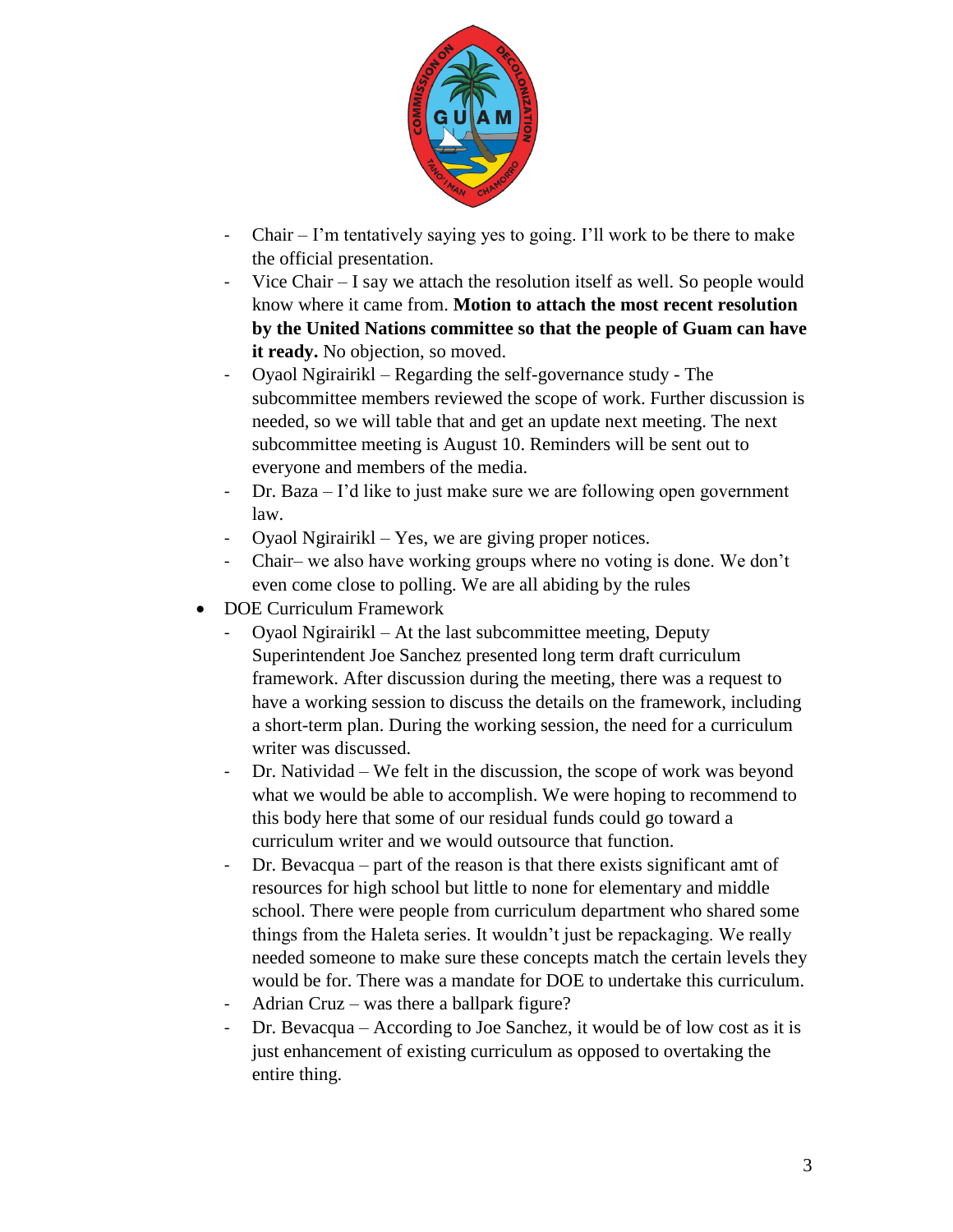

- Dr. Natividad What would be different, is that when it is included in the curriculum, it will be sustained over time. They would go in and enhance the existing social studies classes
- Chair I'd assume middle schoolers would be more general, then in high school it would get more detailed. The next subcommittee meeting is scheduled August 3.
- Chair I would recommend that the executive director work with DOE on a plan to create this curriculum. They probably know the budgetary issues as well. We can get the ball rolling at least with discussion.
- Victoria Leon Guerrero **Motion - Executive Director work with GDOE to produce by next meeting an estimate and the proposal for a curriculum writer in consultation with DOE about the rates.**
- Therese Did doe give you a proposal that we could act on? Does the committee have a proposal?
- Oyaol Ngirairikl It is a very basic framework.
- Therese Did DOE explain why they did not do this already according to public law?
- Dr. Bevacqua They didn't know
- Oyaol Ngirakirikl They are offering assistance, but I think it was clear they are not taking the lead. For it to be done right, it needs to be a partnership between them and us. Going back to the motion to have our E.D. work together with DOE.
- Chair maybe it would be wise to have a report to be made out so we could entertain these questions. Maybe we could have this group from DOE meet with us to discuss how we move forward to this DOE curriculum.
- Sen. Duenas What would be our role
- Eloy Hara The idea is perfect. We believe this is DOE's function. We can give them the idea and the material and information, but they can put it into their curriculum how they know. Our function is to educate eligible voters. I support that our people needs to know, but I believe this is the function of DOE.
- Adrian Cruz We all respect you and Sen. Duenas. I think the lack of movement is due to lack of political will. The function of education is to provide informed citizens. If we had had kindergarten education from when you started, we would have had people my age who are educated.
- Chair We can't go back on history. We already decided.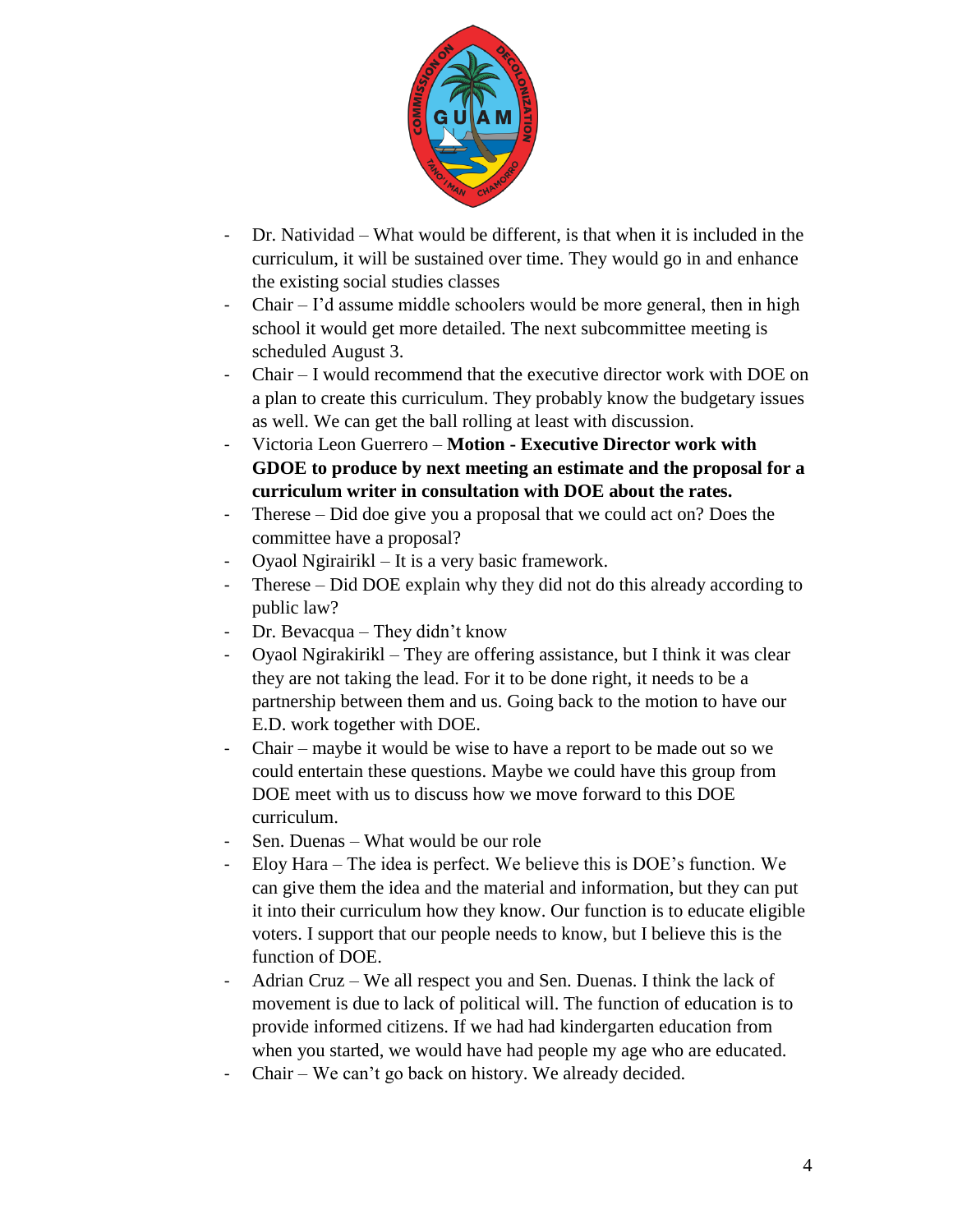

- Oyaol Ngirairikl We had a long term plan, but the committee wanted the subcommittee to look into a short term plan as well.
- Victoria Leon Guerrero there is nothing institutionalized that is geared towards learning about their own place. They are asking us for our guidance.
- Eloy Hara Let them do it with our help.
- Adrian Cruz If we expect to give our piece to DOE, we can't do that unless we are all participating.
- Chair They are asking us to provide them the necessary resources and subject matter expertise. We are not experts in curriculum, one thing the E.D. can do is to facilitate meetings with our experts in each task force together with curriculum people to bring forward a product.
- Dr. Natividad They don't have the resources in the department to take the lead in this. If we don't invest, the opportunity might fall.
- Vice Chair There was a debate at the last meeting. What did you decide on? K-12 or start in high school? We should approve the map first.
- Dr. Natividad It is logical to do a short-term plan first so we could have those who would be eligible to vote, but in light of what is going on with the Davis case, we don't know who would be able to vote. So we were thinking a longer term program would be better.
- Chair As to the question marks regarding the lawsuit, there are ways to educate. You tell the high school students the reality of the situation.
- Dr. Bevacqua the only issue would be that if we were to come out to propose a curriculum which is either in favor of or against the ruling while the case is being appealed.
- Chair I still think the education program can tell the reality of what is going on. It is harder to teach it to the younger kids, but we have a bunch of smart young people. I hope we don't get caught in the weeds. This court case is something that should be discussed in the classroom.
- Dr. Bevacqua The long term program would do that and would not just be based on a vote which might happen in a certain amount of time. It would be history and concept-based and not based on educating for a plebiscite which is dated in time. It would be in compliance.
- Chair In the secondary level is where the details of the task forces would come in. There is a way to do it where you're not biased. This was the direction of Guam law, the UN Charter, and Federal Court Ruling. I'm excited. I think the long term is the right way.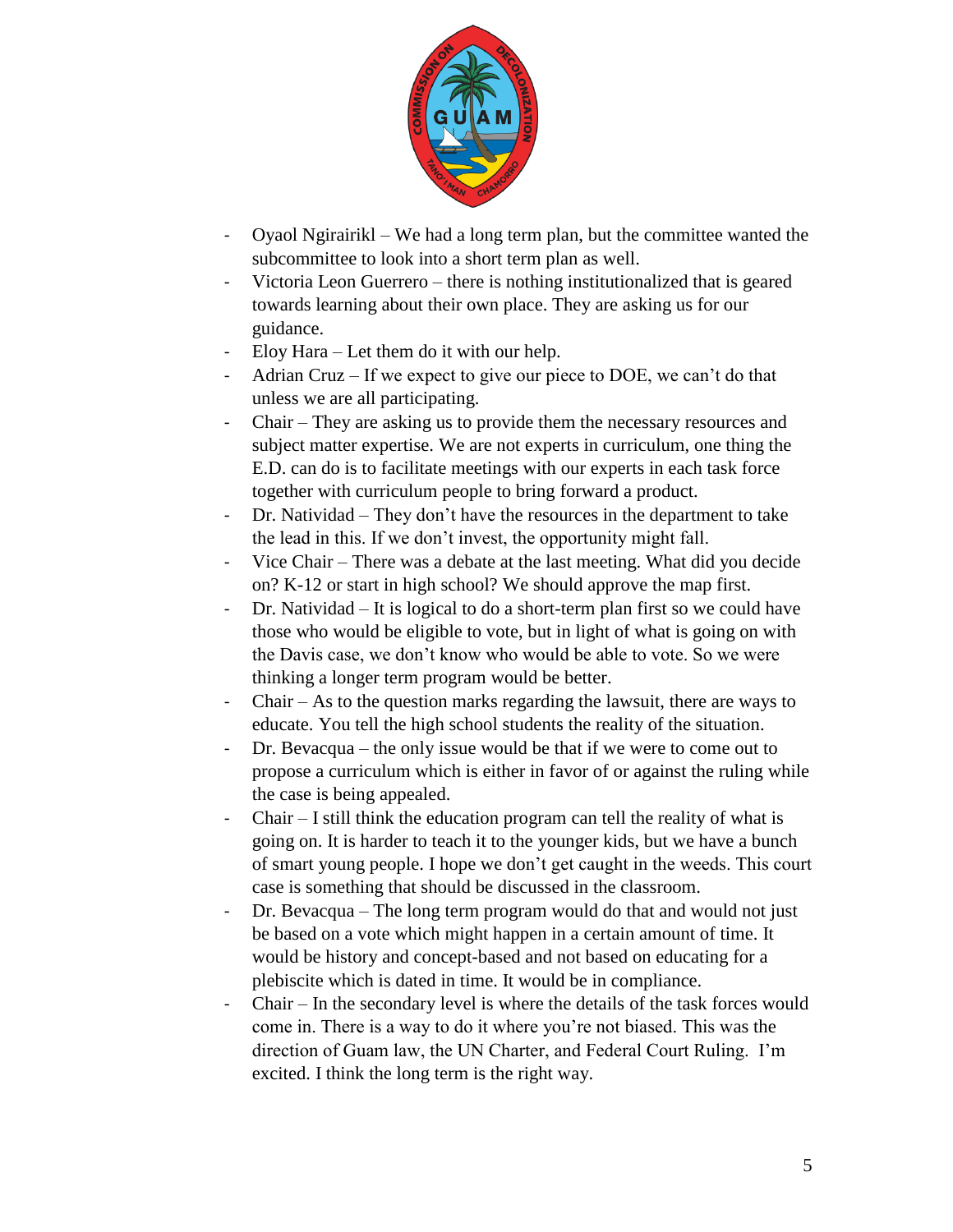

- Victoria Leon Guerrero Amanda sent a proposal of these different options. In younger grades it's about educating their place in the world, and as they progress to do exactly what you're saying. The discussion keeps getting to that we should educate people who could vote in the plebiscite which brings us back to the short term. They did come up with a K-12, I think it would be important, because it is a process that is going to take many years. If we have only Junior/Senior education on the matter, you're doing them a disservice.
- Eloy Hara I mentioned last time, let's move forward with this. I recommended we put the plebiscite in for all voters of Guam in the next election. Let them vote and let's see on the surface.
- ${\rm Chair}$  Let's get back to the education aspect.
- Sen. Duenas How did we get involved with the curriculum?
- Dr. Natividad I suggest we go back to the subcommittee and prepare the long term plan for the Commission to look at.
- Vice Chair We need something more concrete. We need to build consensus. I think we might get consensus for the high school program. If you can start with what is required by law and where you intend to put this in, so we have something we could look at and agree or disagree. If you've got required readings, add them to the list. Give us an idea what's not there that you want to include. We could frame it that we're still educating for a plebiscite pursuant to the mandate of the United Nations.
- Dr. Natividad That is all included in the long and short term frameworks.
- Vice Chair Put concretely what we want to be put into this curriculum
- Dr. Natividad Curriculum writer should divert to the task force position papers.
- Sen. Duenas How many months have we been discussing this thing? I would like to have a long term, but under circumstances, we are here because of the plebiscite, nothing more.
- Chair Some of you have a difference of opinion as to primary included vs. only secondary. We're looking at putting this educational material that you'd put on a newspaper in a classroom setting.
- Sen. Duenas We do our presentations for kids who are 16-17, who will be of age come the voting, which is fine.
- Chair I don't want to get stuck on this.
- Dr. Natividad The long term and short term This is why the subcommittee was established.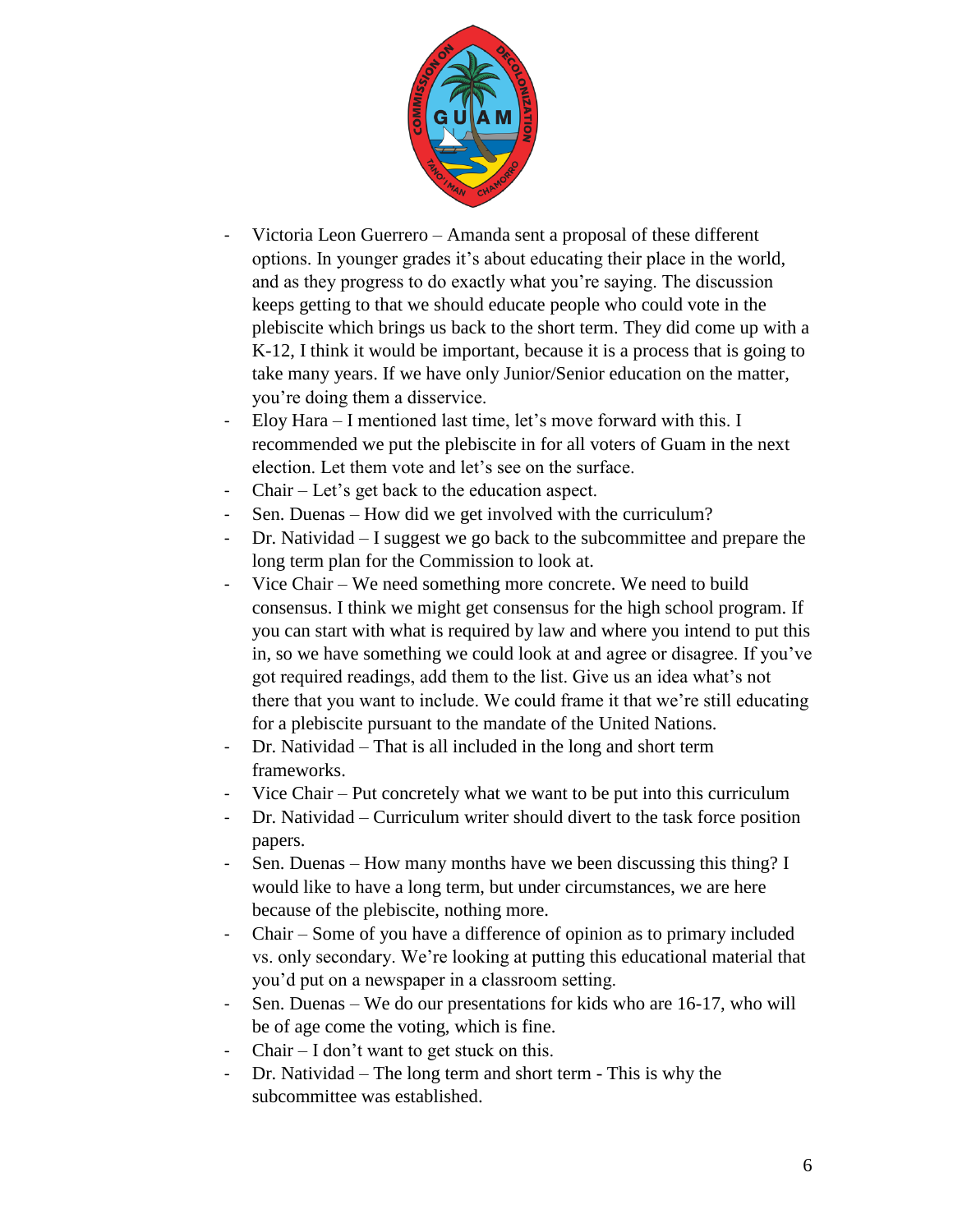

- Adrian Cruz I think it does a disservice to the subcommittee meeting that not all statuses were there. Statehood was not there at the meeting.
- Eloy Hara- We were not invited to these meetings
- Vice Chair  $I$  don't remember anything being approved except for there being a subcommittee
- Chair Everyone has to come together at the Aug 3 subcommittee meeting
	- o **Motion -table this until after the Aug 3 subcommittee meeting**. I'm imploring all of you to come together and report back to this commission on our next monthly meeting.
- Tristan Quintanilla Time and location for next meeting?
- Oyaol Ngirairikl Large conference room, 3pm Thursday, August 3

#### **IV. Draft Statement on War Reparations**

- Oyaol Ngirairikl At the last Commission meeting, a motion was made that the Commission make a statement on War Reparations. Dr. Bevacqua will provide an update on the draft.
- Dr. Bevacqua I need to send it to the Commission.
- Tabled until next meeting

### **V. Financial Report**

- Vice Chair For DOI grant money, I want to know what happened to the appropriations for the decolonization commission, how were those spent. The local funds. Budget was supposed to be status quo.
- Sen. Duenas I'm wondering about this amount set aside for the Self-Governance Study.
- Dr. Bevacqua this was approved last year to set aside money for it. The first part is the status quo analysis, taking data and information of where Guam is right now and where Guam falls short in self-governance. Another part is looking at the 3 status options – hiring economists and other experts to look at how things would be like under each status option with study on projections.
- Victoria Leon Guerrero In terms of Guam specifically, there is a degree of expertise in different areas that we as volunteers do not have. I have sat on panels where people are misinformed. The Commission needs to inform the community accurately. We need to know how dependent our island is now and how each option will afford us. Even the Bradley report is not enough.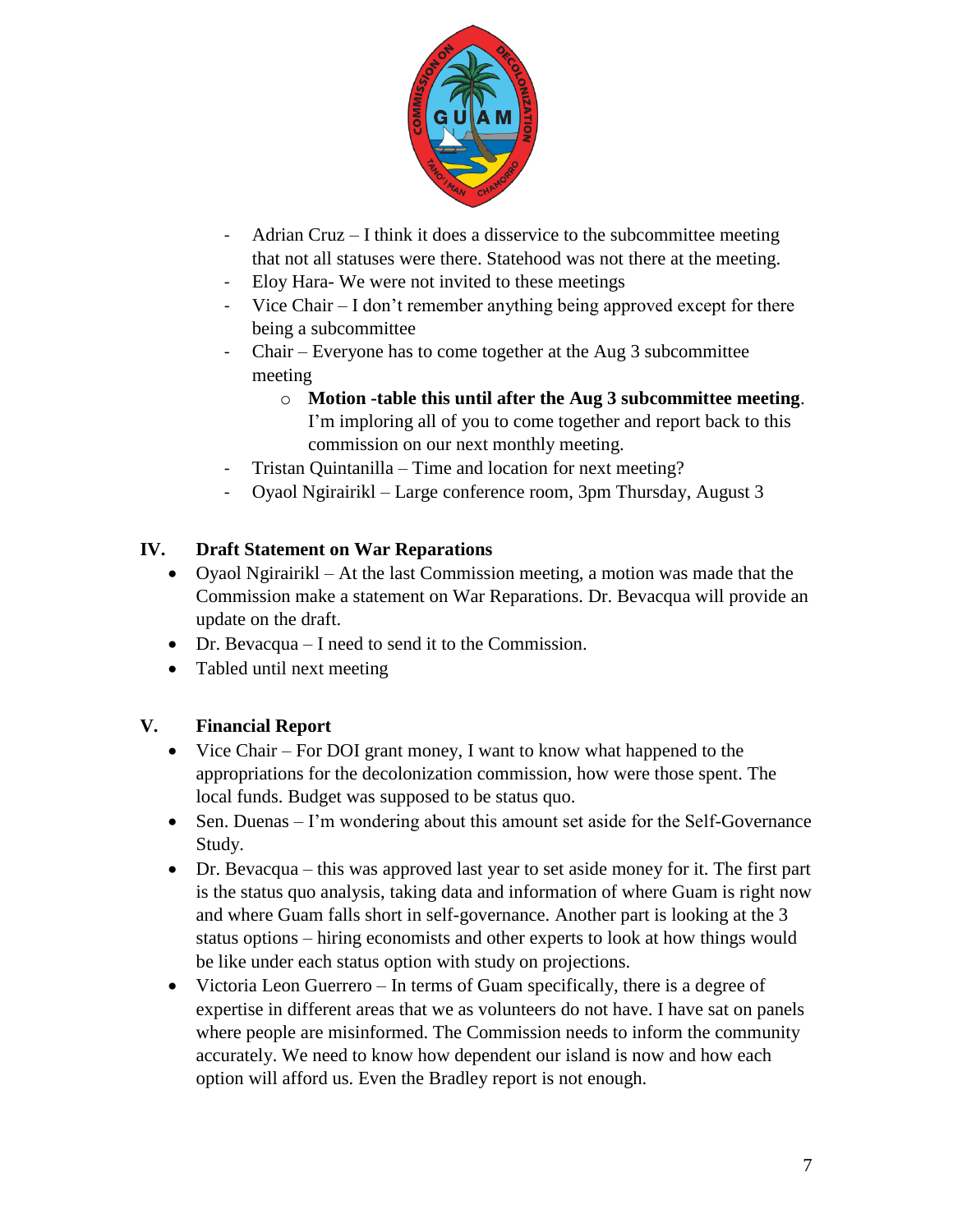

- Dr. Bevacqua There are companies that do this. I don't think we should overthink this. It is just a matter of moving forward to what we want to ask them.
- Oyaol Ngirairikl We missed the deadline for the procurement schedule, so it will go out in October.
- Vice Chair- The subcommittee is still working on the scope of work, and dividing the studies into multiple parts.
- Dr. Bevacqua That's what we discussed at the last meeting breaking it up.
- Vice Chair What is this \$419 for GCC procurement classes, and why is the Commission paying for this?
- Oyaol Ngirairikl That's part of their solution to the procurement issues that you have been dealing with. What they've been doing is leaning on the Deputy Chief of Staff Office – which has one person doing procurement for several offices. To ensure that procurement goes smoothly for Commission, we wanted to have someone take the class so that they could handle procurement for the Commission.
- Vice Chair I don't think the Decolonization Commission needs a separate procurement person for the Government of Guam. Can't we use one that's already been trained? Or can't we go through GSA?
- Oyaol Ngirairikl The encumbrance is right now recorded under the local funding, but it is going to be moved to the director's office's account.
- Christine Flores Unfortunately, the funds that started in directors account, a portion was taken to create the 30000 for the educational outreach under directors office. It left only so much funds in director's office in old 230 account. I did a JV to transfer the money to the director's office account. They needed someone who was certified. Following procurement law, anyone who handles procurement to be certified. GCC did not know when it would next be offered. In the event of me leaving, it would leave them with no one. With Mariana taking over procurement for the commission, she needs to at least take module 1 to be able to handle procurement. That's the reason it ended in the account it is now, I'm waiting for the JV to move the encumbrance to the director's office. It was in the interest of her being able to take the classes.
- Vice Chair It's not my problem with where it's coming out of the budget, but that it's coming at all out of the budget. I don't think this is necessary.
- Chair I want to help as much as possible, but I've got people who are overwhelmed. We might as well get someone within this commission to get procurement authority, and to get that they have to take the course.
- Vice Chair why wouldn't GSA handle it? Don't they still have to go through GSA?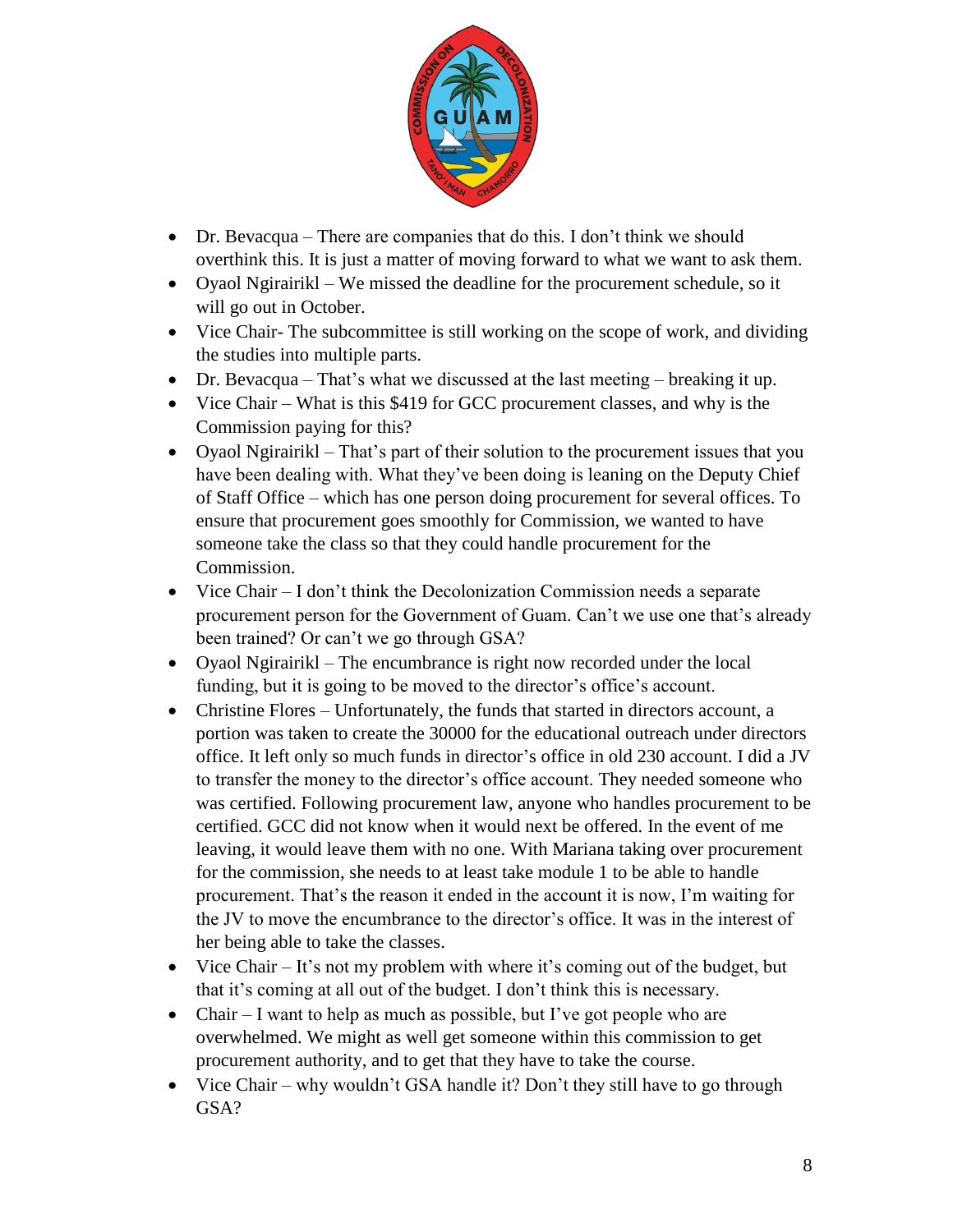

- Christine Flores No, it is being handled like the Mayors' Council. They work in tandem with DOA. GSA is only involved when it's \$15,000 or above.
- Dr. Natividad I think the task forces will agree that this is the best it's ever been, compared to even a year before that.
- Sen. Duenas If we are going to go according to the GSA and procurement process, it is very tedious. If the plebiscite were to be held in 2018, maybe 16 months from now – it would only be for a short time frame. I'd like to bring up to the Vice Speaker: If we were to be exempt us for this particular period, I don't see a problem there.
- Vice Chair Apparently, they are saying they have that authority now. Maybe they've had it all along to be treated like the Mayors' Council. My issue is if we're going to be coming to meetings and finding out that we're spending money on all these things that were never brought up prior. That is not appropriate for a commission. I've watched for years as this Commission spent all of its appropriations, and the product that comes out  $-I$  don't know if we can say that's what we spent our money on. Right now I can't find any statements made to the UN on behalf of this Commission, made by anyone on Guam. Those are always relevant for what we've been tasked to do. I've been promised those are going to be collected and scanned. I've been waiting for those for years. Only now, we're going to pay to get a website, pay to get procurement. It's not making sense to me.
- Chair I have to hand it to my people. I don't know what everyone's been doing for the past 20 years. When I came in here, it was nothing. We had to start from ground zero. I don't want to point fingers. I want to commend my staff and you folks because we've done a lot of progress in a short period of time that hasn't been done in 20 years. We felt that getting someone within the office with this certification, it would speed the process up.
- Vice Chair That is fine, but it was never brought up to be the issue for procurement delay.
- Chair It was not us. Pursuant to the law that legislature created to follow procurement law and do it this way is the reason why we did this.
- Vice Chair Because they are Commission, we are supposed to vote for things.
- Dr. Natividad Earlier I was praising Amanda's efforts. So much more has happened in the last two months than in previous six years. This, to me, is a very creative strategy in terms of getting procurement needs met. Vice Speaker, I'm wondering if your concern is not so much that this procurement function is done in house or about the approval of the expenses.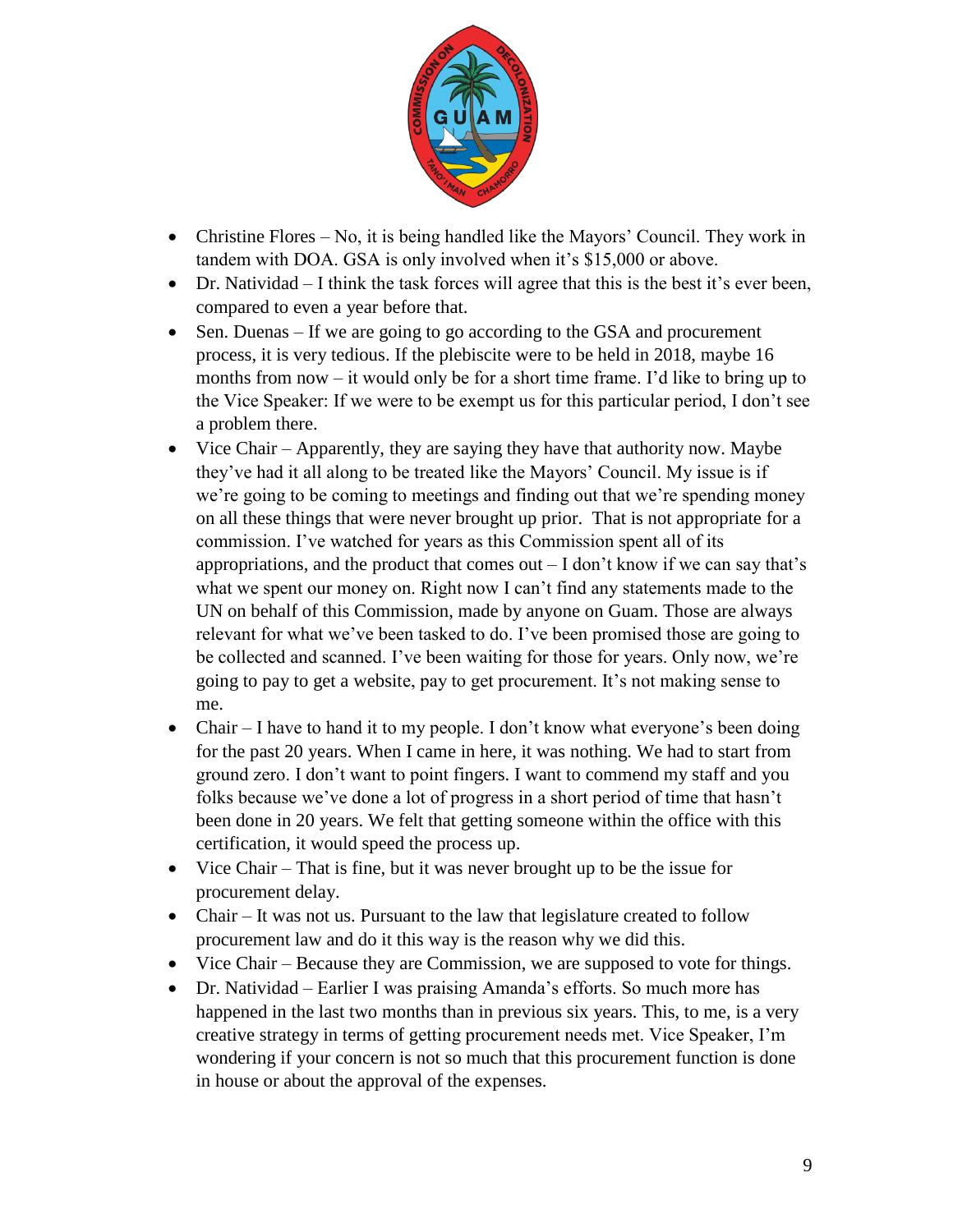

- Vice Chair Discussing it first is a need. It was never told to us that that was the issue. That's not what delayed procurement for all those years.
- Oyaol Ngirairikl I believe it was in the interest time. We had a lot going on and needed to get the procurement issue addressed. We had Mariana coming on board and had an opportunity to take this class. We didn't know when it would be offered again next. It was a bit of a rush, but we will make sure moving forward that all future expenditures are discussed and approved first.
- Victoria Leon Guerrero Public law says that we meet the first Tuesday of every month and as necessary. If there needs to be an approval for spending money, we can have an emergency meeting. That way we make sure there is this accountability and approval process. I will attest to the fact that we did meet with the executive director when she was hired to come up with procurement solutions. We were told what we've been doing all these years getting all our quotes was illegal.
- Vice Chair I agree that it should move as fast as possible, but you should know if you're paying to move it. And the staffing – you asked several meetings ago for the staffing patterns.
- Victoria Leon Guerrero this is the first time we've been informed who the staff members are. I think this is about the approval process. I think we could have emergency meetings so we could do that.
- Sen. Duenas The figures we see here: are these local funds?
- Chair DOI funding \$179,000 is federal. The task force accounts are local appropriations. The education outreach is also local funding.

#### **VI. Task force updates:**

- Victoria Leon Guerrero GDOE has their professional development on August 15, where they are allowing us to meet with Guam History and other social studies teachers. Last year only Independence attended. This is our opportunity to share our information and materials.
	- Oyaol Ngirairikl We haven't received confirmation on the venue yet, but that will be emailed to everybody.
- Adrian Cruz, Free Association Task Force
	- Amanda is working on procurement needs. Everything is going smoothly.
- Victoria Leon Guerrero, Independence Task Force
	- We have our general assembly resume the last Thursday of every month at Chamorro Village. We're still doing village approaches, which will be sort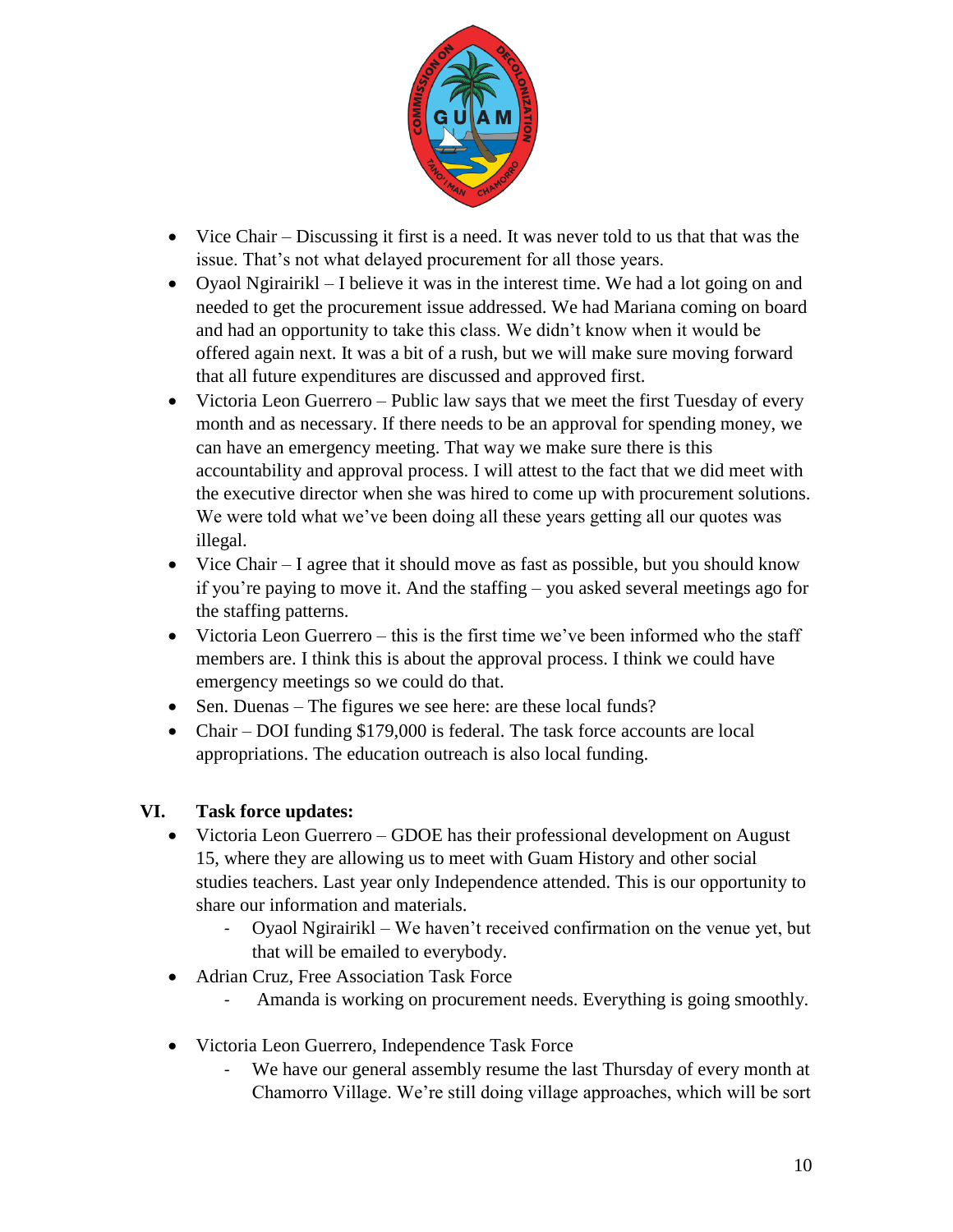

of one-on-one. We are still doing our topic based teach-ins. We have one the second Thursday of the month. Our next event will be a teach-in at the University on the MIT.

- Oyaol Ngirairikl Please make sure Amanda has these so we can post it on the website. The website is under construction, but you can go on and check your links out. If there's anything you want added, please send a note to Amanda or Mariana. They are currently scanning a lot of the documents at the library and the MARC. The goal is to have all this information on the website.
- Vice Chair Can we keep a running tab of resources available, so the task forces will know what's available – even what you decide not to copy.
- Mariana Pangelinan we have one that we are working on that lists what is available at the Agana Library right now.
- Vice Chair I also would like the testimonies given to the UN on behalf of Guam.
- Sen. Duenas, Statehood Task Force
	- We are regrouping and hopefully will have a bigger meeting next week to think of our campaign strategy. I would like to suggest that every so often, this Commission could schedule an educational meeting in the villages and then we can come in and provide our information. We had a meeting with Amanda and laid down our programs and had a productive meeting.

### **VII. Open Discussion**

- Chair For the next meeting, I will be in Japan, so Vice Speaker will be the Chair.
- Vice Chair in 2010, the DOD adopted a Mariana Island Range Complex training range where they would use live explosives on land, sea, and air. In 2015, they established the MIT, which expands the training range to the biggest training range in the world, using live fire explosions and sonar. They got permits which allows for the deaths of so many marine wildlife including fish and dolphins and destruction of coral per year. They approved a live fire training range which will impact Litekyan. Pending is joint CNMI Joint Military Training Establishment – 2/3 of Tinian and 100% of Pagan. The people of Guam have until September 15 to respond. They want to renew their MIT to extend until 2020. They are going to do another study of what the impacts might be. I think we should do everything in our power to compile the data about any impact for the Government of Guam to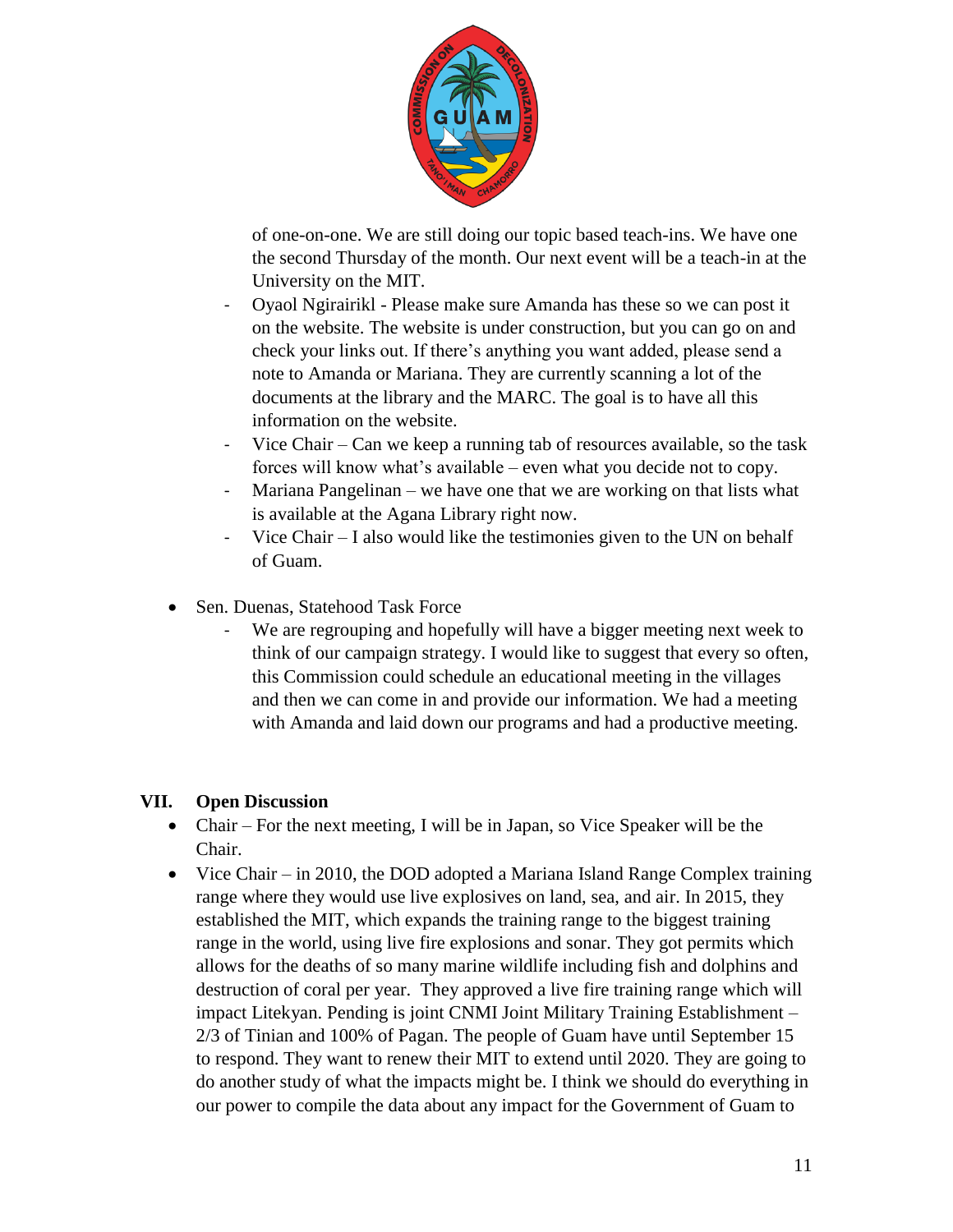

make a response. Because we're looking at status, it affects each option for political status. We need to be able to negotiate our resources. Taking away of these resources impedes our ability to move forward with this decolonization process. They are putting this here because they control this place, which is the epitome of colonization. I suggest we draft a statement on this.

- $Chair There$  are things such as militarization of Guam  $-$  all these ranges, and also about an entity taking control. They had a national monument put on us which protects things but also takes control away from us. One thing we can all agree, is that they've done these things, and we were not a part of it. There's a way to say something about it without offending any of the status options. That's a good thing. We've got to put it in somehow. Either way, this question has got to be posted: What if? What next?
- Vice Chair We know from their studies what resources are available in this area that has been put under a national monument. Trump passed this executive order to restudy all monuments to reopen them for mining.
- Chair I feel very comfortable with what we say about ourselves, but as we start moving along into speaking about our brothers and sister islands, I just don't want to offend someone.
- Victoria Leon Guerrero This is in violation of international law because when an administering power does something that affects natural resources, they need the full consent of the people. They've never sought our consent on the buildup or the MIT.
- Dr. Natividad Because we are indigenous peoples, they are in violation.
- Victoria Leon Guerrero It will endanger marine animals and our ability to sustain ourselves, thus making us more dependent. It is very clear that while you colonize a place, you cannot destroy their resources. I think this is an opportune time to make a comment on the matter.
- Chair I think that the question of the Commission on Decolonization is if we go forward any of the status options, what would these rules and treaties mean?
- Victoria Leon Guerrero The only reason they are able to do this is because they have sovereignty over our land and waters.
- Chair Let's take a look at this and see how we would posture a statement that is tied to the goals of the Commission.
- Oyaol Ngirairikl May I suggest we request to EPA and Marine lab to provide some information on the impacts.
- Dr. Natividad They should have a lot of data we could use for our statement.